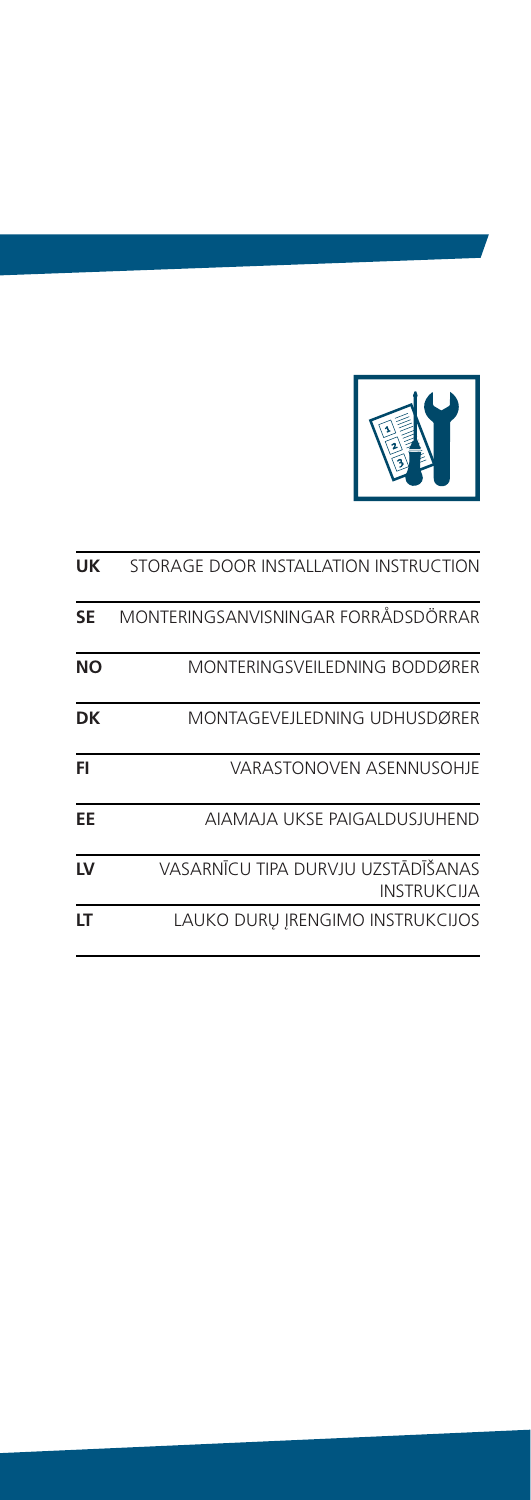## Thank you for choosing this product!



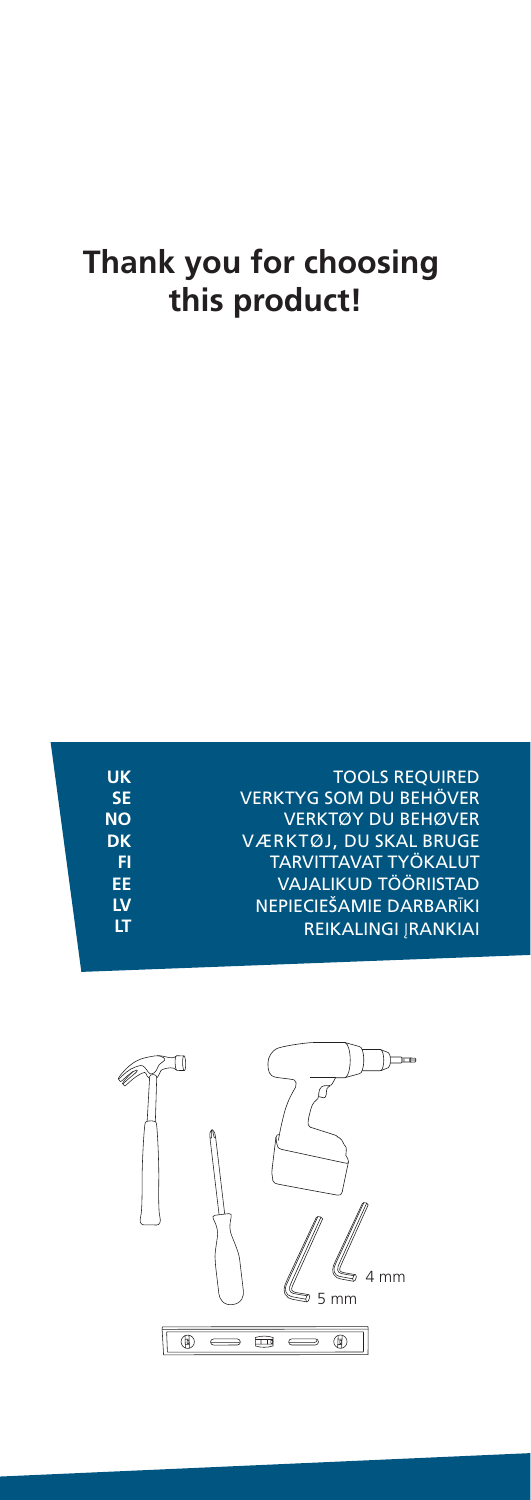| UK        | <b>INSTALLATION INSTRUCTION</b><br>18° STORAGE DOOR   |
|-----------|-------------------------------------------------------|
| <b>SE</b> | MONTERINGSANVISNINGAR<br>18° FORRÅDSDÖRRAR            |
| NΟ        | MONTERINGSVEILEDNING<br>18° BODDØRER                  |
| DK        | MONTAGEVEJLEDNING<br>18° UDHUSDØRER                   |
| FI        | <b>ASENNUSOHJE</b><br>18° VARASTONOVEN                |
| ЕE        | PAIGALDUSJUHEND<br>18° AIAMAJA UKS                    |
| LV        | UZSTĀDĪŠANAS INSTRUKCIJA<br>18° VASARNICU TIPA DURVJU |
| LT        | <b>IRENGIMO INSTRUKCIJOS</b><br>18° LAUKO DURU        |

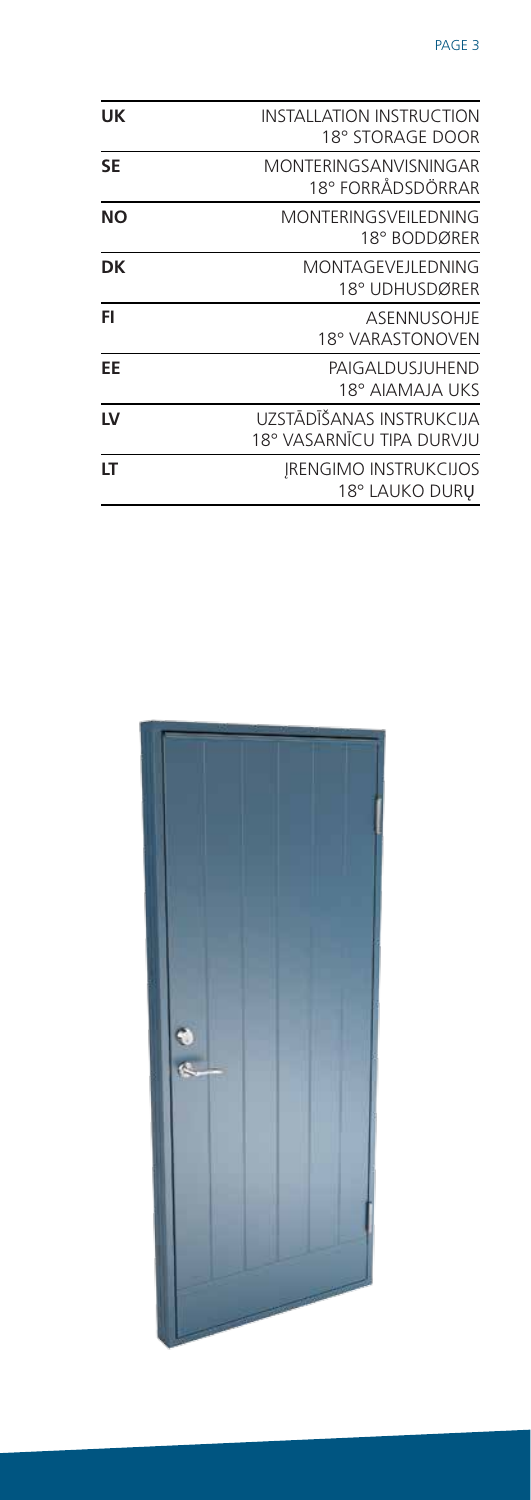## PAGE 4

**UK** 

**SE** 

**NO DK**  $F1$ EE LV

LT

**ACCESSORIES NOT INCLUDED** TILLBEHÖR SOM DU BEHÖVER TILBEHØR SOM IKKE FØLGER MED<br>TILBEHØR, SOM IKKE MEDFØLGER<br>TARVIKKEET, JOTKA EIVÄT SISÄLLY<br>TARVIKUD, MIDA EI OLE KAASAS PIEDERUMI, KAS NAV IEĻAUTI **NEITRAUKTI PRIEDAI** 

|                                                                                                                                                                                                                                                                                                                                                     | UK | SE | <b>NO</b> | DK | FI | EE | LV | LT |
|-----------------------------------------------------------------------------------------------------------------------------------------------------------------------------------------------------------------------------------------------------------------------------------------------------------------------------------------------------|----|----|-----------|----|----|----|----|----|
|                                                                                                                                                                                                                                                                                                                                                     |    |    |           |    |    |    |    |    |
|                                                                                                                                                                                                                                                                                                                                                     |    |    |           |    |    |    |    |    |
| S.                                                                                                                                                                                                                                                                                                                                                  |    |    |           |    |    |    |    |    |
| ION                                                                                                                                                                                                                                                                                                                                                 |    |    |           |    |    |    |    |    |
|                                                                                                                                                                                                                                                                                                                                                     |    |    |           |    |    |    |    |    |
| $\leftarrow$                                                                                                                                                                                                                                                                                                                                        |    |    |           |    |    |    |    |    |
|                                                                                                                                                                                                                                                                                                                                                     |    |    |           |    |    |    |    |    |
| $\begin{picture}(20,20) \put(0,0){\line(1,0){10}} \put(15,0){\line(1,0){10}} \put(15,0){\line(1,0){10}} \put(15,0){\line(1,0){10}} \put(15,0){\line(1,0){10}} \put(15,0){\line(1,0){10}} \put(15,0){\line(1,0){10}} \put(15,0){\line(1,0){10}} \put(15,0){\line(1,0){10}} \put(15,0){\line(1,0){10}} \put(15,0){\line(1,0){10}} \put(15,0){\line(1$ |    |    |           |    |    |    |    |    |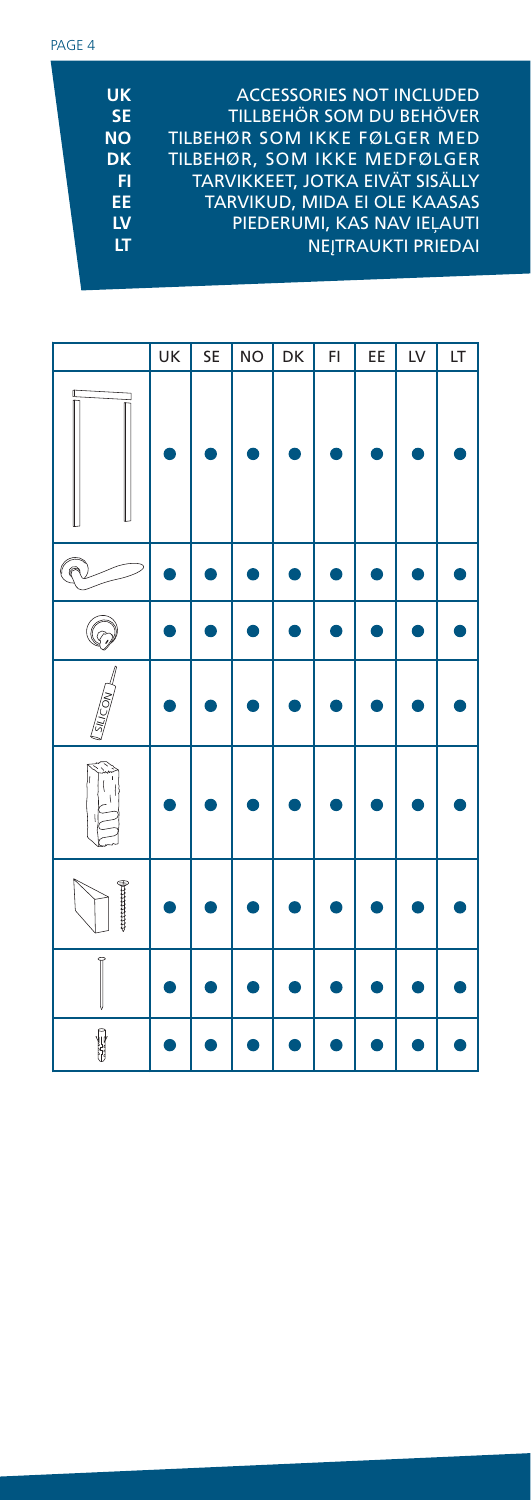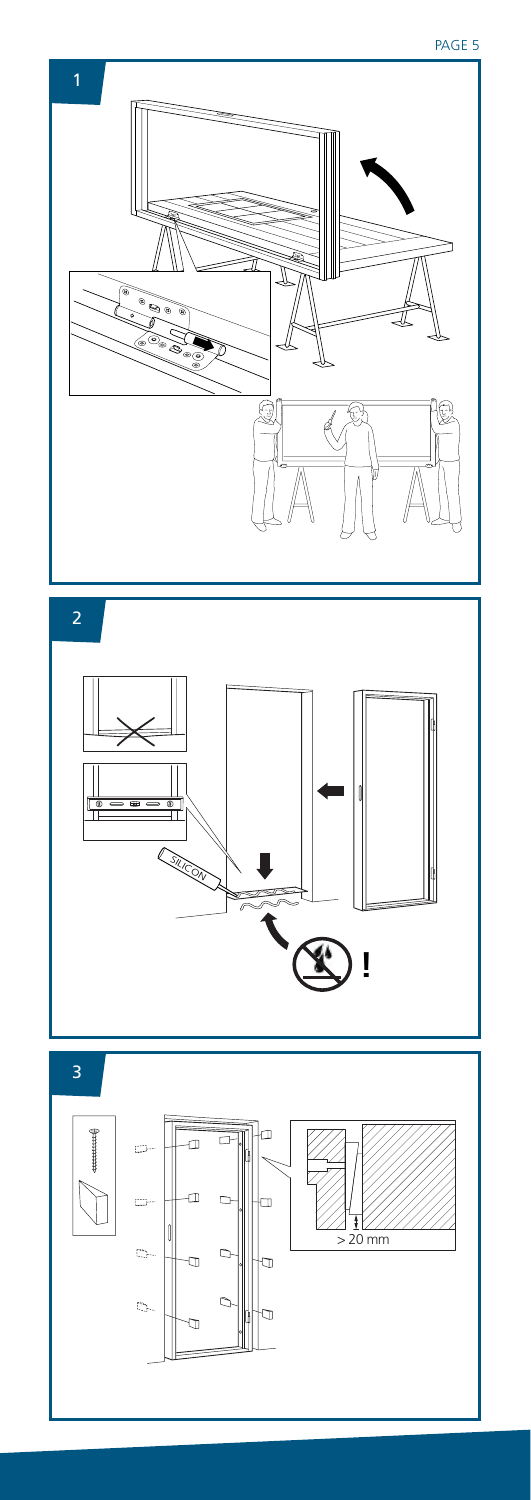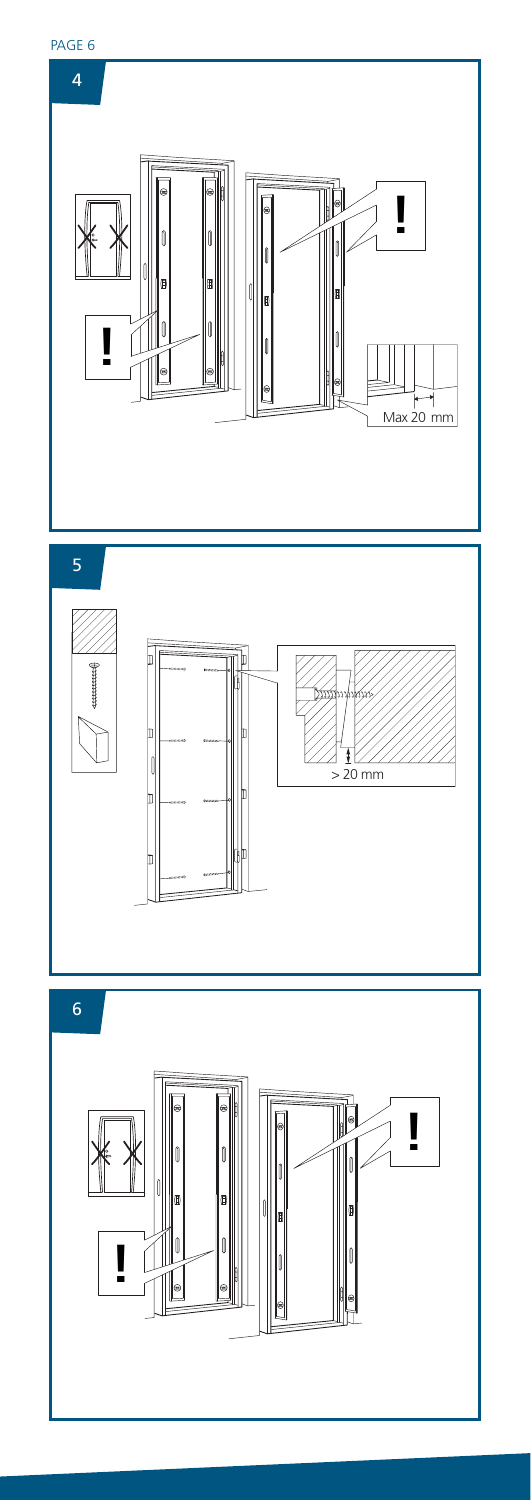## PAGE 7

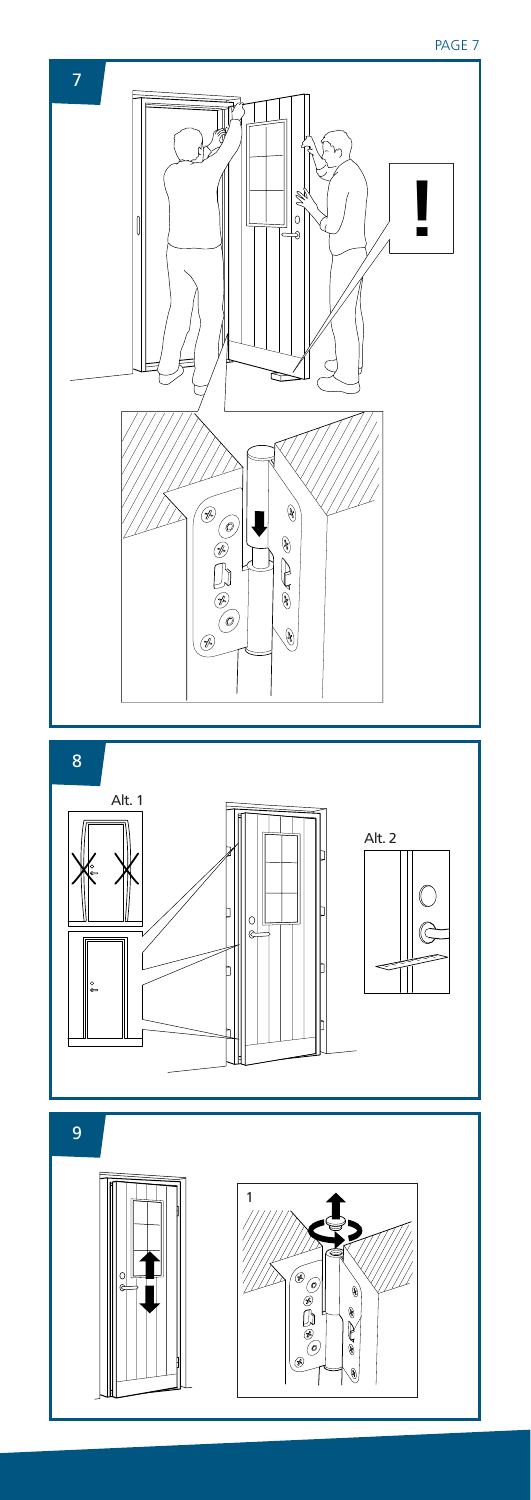![](_page_7_Figure_1.jpeg)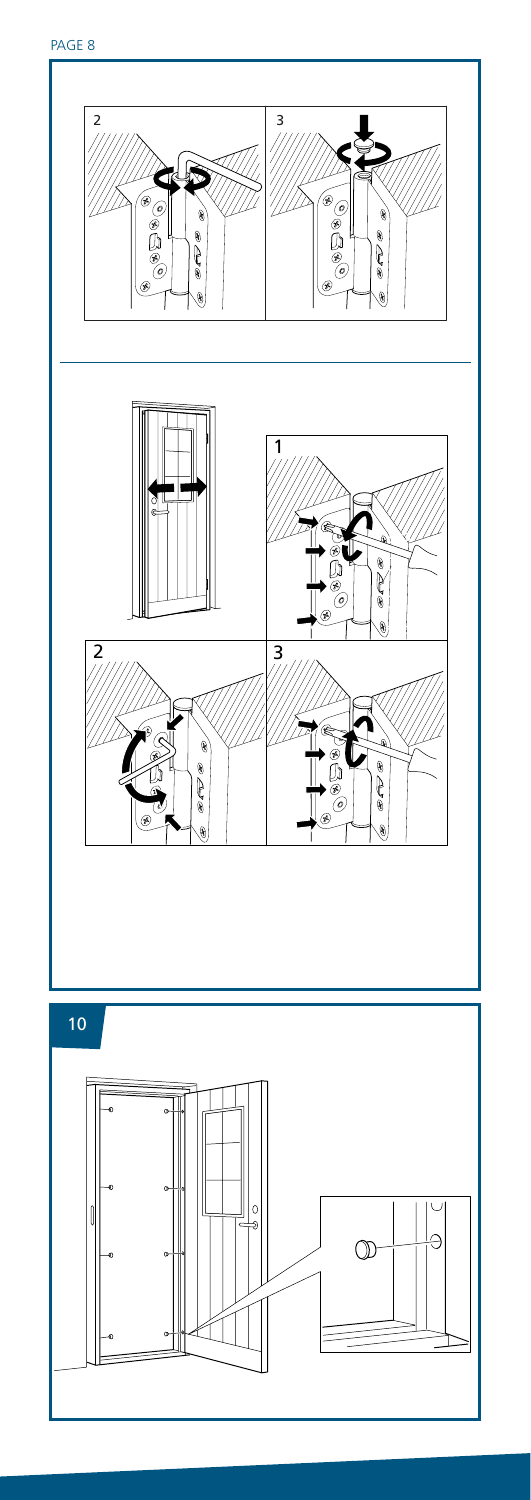![](_page_8_Figure_1.jpeg)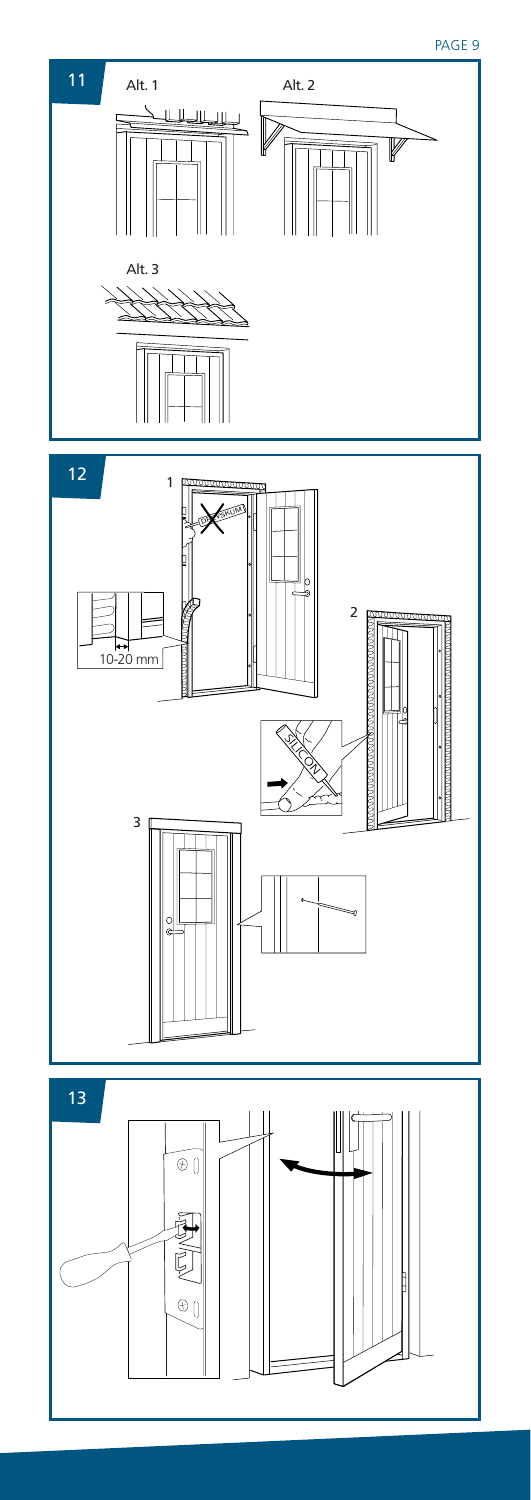## PAGE 10

|  |  |  |  |  |  |  |  |  | . |   |  |  |  |  |  |  |  |  |  |  |
|--|--|--|--|--|--|--|--|--|---|---|--|--|--|--|--|--|--|--|--|--|
|  |  |  |  |  |  |  |  |  |   |   |  |  |  |  |  |  |  |  |  |  |
|  |  |  |  |  |  |  |  |  |   | . |  |  |  |  |  |  |  |  |  |  |
|  |  |  |  |  |  |  |  |  |   |   |  |  |  |  |  |  |  |  |  |  |
|  |  |  |  |  |  |  |  |  |   |   |  |  |  |  |  |  |  |  |  |  |
|  |  |  |  |  |  |  |  |  |   |   |  |  |  |  |  |  |  |  |  |  |
|  |  |  |  |  |  |  |  |  |   |   |  |  |  |  |  |  |  |  |  |  |
|  |  |  |  |  |  |  |  |  |   |   |  |  |  |  |  |  |  |  |  |  |
|  |  |  |  |  |  |  |  |  |   |   |  |  |  |  |  |  |  |  |  |  |
|  |  |  |  |  |  |  |  |  |   |   |  |  |  |  |  |  |  |  |  |  |
|  |  |  |  |  |  |  |  |  |   |   |  |  |  |  |  |  |  |  |  |  |
|  |  |  |  |  |  |  |  |  |   |   |  |  |  |  |  |  |  |  |  |  |
|  |  |  |  |  |  |  |  |  |   |   |  |  |  |  |  |  |  |  |  |  |
|  |  |  |  |  |  |  |  |  |   |   |  |  |  |  |  |  |  |  |  |  |
|  |  |  |  |  |  |  |  |  |   |   |  |  |  |  |  |  |  |  |  |  |
|  |  |  |  |  |  |  |  |  |   |   |  |  |  |  |  |  |  |  |  |  |
|  |  |  |  |  |  |  |  |  |   |   |  |  |  |  |  |  |  |  |  |  |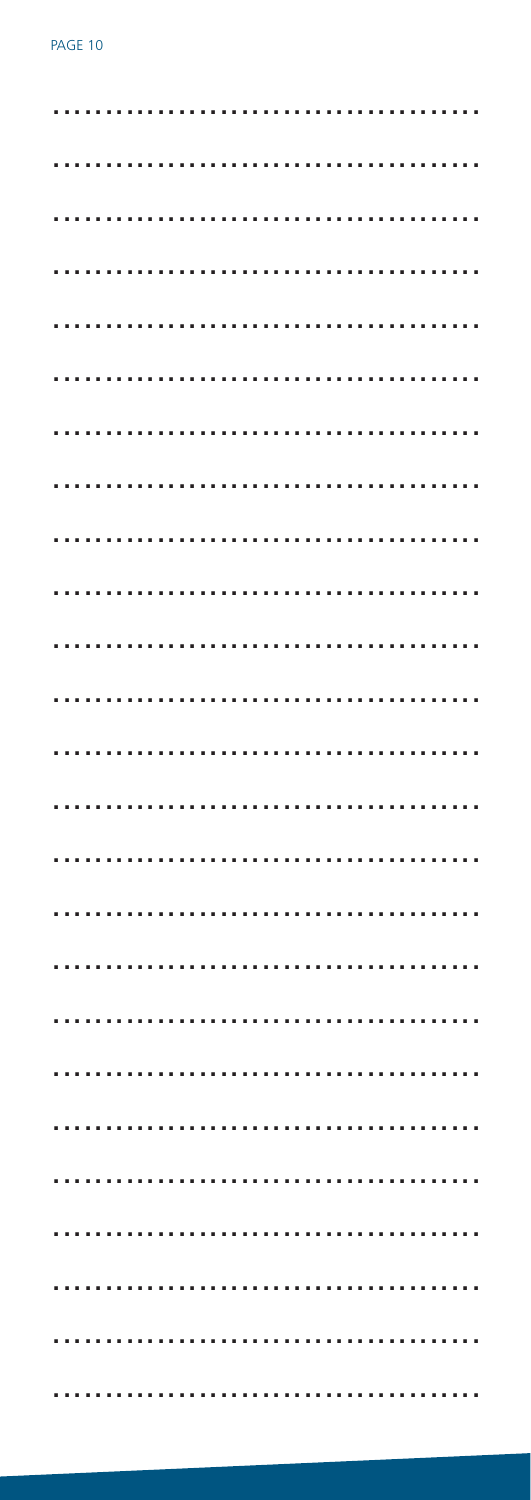| <b>ALC A</b> |  |  |  |  |   |  |  |  |  |  |   |  |   |  |  |  |  |  |  |  |  |
|--------------|--|--|--|--|---|--|--|--|--|--|---|--|---|--|--|--|--|--|--|--|--|
|              |  |  |  |  |   |  |  |  |  |  |   |  |   |  |  |  |  |  |  |  |  |
|              |  |  |  |  |   |  |  |  |  |  |   |  |   |  |  |  |  |  |  |  |  |
| .            |  |  |  |  |   |  |  |  |  |  |   |  |   |  |  |  |  |  |  |  |  |
|              |  |  |  |  |   |  |  |  |  |  |   |  |   |  |  |  |  |  |  |  |  |
| .            |  |  |  |  |   |  |  |  |  |  | . |  |   |  |  |  |  |  |  |  |  |
|              |  |  |  |  |   |  |  |  |  |  |   |  |   |  |  |  |  |  |  |  |  |
| .            |  |  |  |  | . |  |  |  |  |  |   |  | . |  |  |  |  |  |  |  |  |
|              |  |  |  |  |   |  |  |  |  |  |   |  |   |  |  |  |  |  |  |  |  |
| .            |  |  |  |  |   |  |  |  |  |  |   |  |   |  |  |  |  |  |  |  |  |
|              |  |  |  |  |   |  |  |  |  |  |   |  |   |  |  |  |  |  |  |  |  |
|              |  |  |  |  |   |  |  |  |  |  |   |  |   |  |  |  |  |  |  |  |  |
|              |  |  |  |  |   |  |  |  |  |  |   |  |   |  |  |  |  |  |  |  |  |
| .            |  |  |  |  |   |  |  |  |  |  |   |  |   |  |  |  |  |  |  |  |  |
|              |  |  |  |  |   |  |  |  |  |  |   |  |   |  |  |  |  |  |  |  |  |
| .            |  |  |  |  |   |  |  |  |  |  |   |  |   |  |  |  |  |  |  |  |  |
|              |  |  |  |  |   |  |  |  |  |  |   |  |   |  |  |  |  |  |  |  |  |
| .            |  |  |  |  |   |  |  |  |  |  |   |  |   |  |  |  |  |  |  |  |  |
|              |  |  |  |  |   |  |  |  |  |  |   |  |   |  |  |  |  |  |  |  |  |
| . .          |  |  |  |  | . |  |  |  |  |  |   |  | . |  |  |  |  |  |  |  |  |
|              |  |  |  |  |   |  |  |  |  |  | . |  |   |  |  |  |  |  |  |  |  |
| . .          |  |  |  |  |   |  |  |  |  |  |   |  |   |  |  |  |  |  |  |  |  |